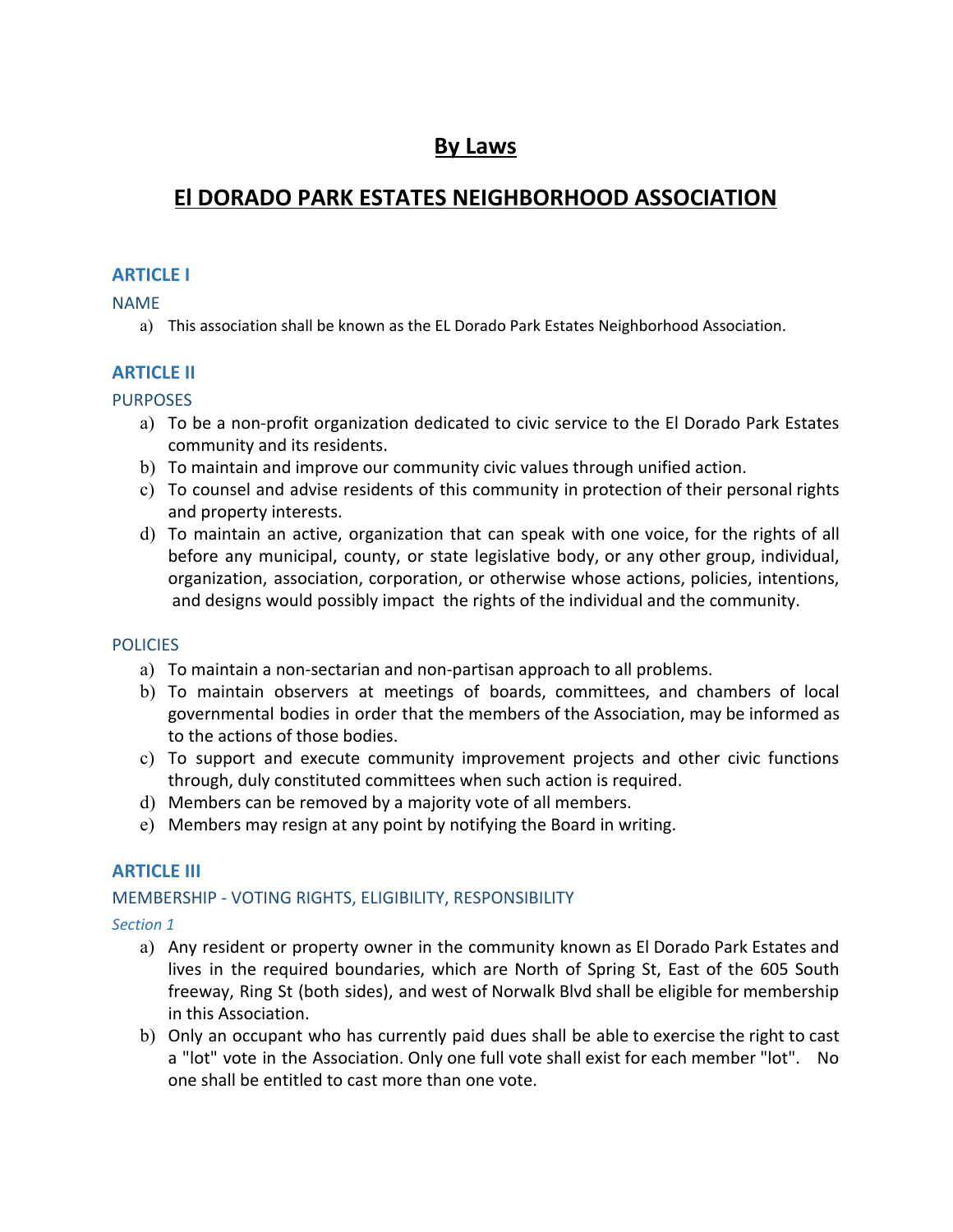#### *Section 2*

a) Dues for the calendar year or part thereof shall be \$30.00 per house lot payable in advance during the month of January each year.

*Section 3*

- a) Bring enthusiasm and unique skills to volunteer opportunities, membership drives, and member meetings
- b) Offer constructive feedback to the board, through appropriate communication channels
- c) Assist in promoting the association's activities to other community members
- d) Nominate and vote for officers
- e) Serve on subcommittees as needed

## **ARTICLE IV**

### **OFFICERS**

## *Section 1*

- a) The officers of this Association shall be occupants of El Dorado Park Estates and named as follows:
	- 1. President
	- 2. Vice President
	- 3. Recording Secretary
	- 4. Corresponding Secretary
	- 5. Treasurer
	- 6. Government Relations Officer
	- 7. Membership Chair
	- 8. Emergency Preparedness Officer
	- 9. Events Officer
	- 10. Nine (9) Members at Large
- b) These 18 officers shall comprise the "Executive Board" of this Association.

*Section 2*

a) Officers elected at the annual election, as hereinafter specified, shall hold office for a term of two, (2) year, and until the election and qualification of their respective successors; provided, however that any person chosen to fill a vacancy caused by the death, resignation or removal of any officer, shall be appointed by the Executive Board to serve only during the unexpired portion of the term of such officer and until his successor is duly elected and qualified.

#### *Section 3*

a) The **President** the presiding officer and helps the board to make effective decisions for managing and operating the association. The president shall preside, at all meetings of the member and all meetings of the Executive Board. He/she shall countersign all orders for payment or disbursement of funds for the Association. He/she shall perform such other duties as he/she may be directed to perform by resolution of the Executive Board, not inconsistent with the provisions of these bylaws.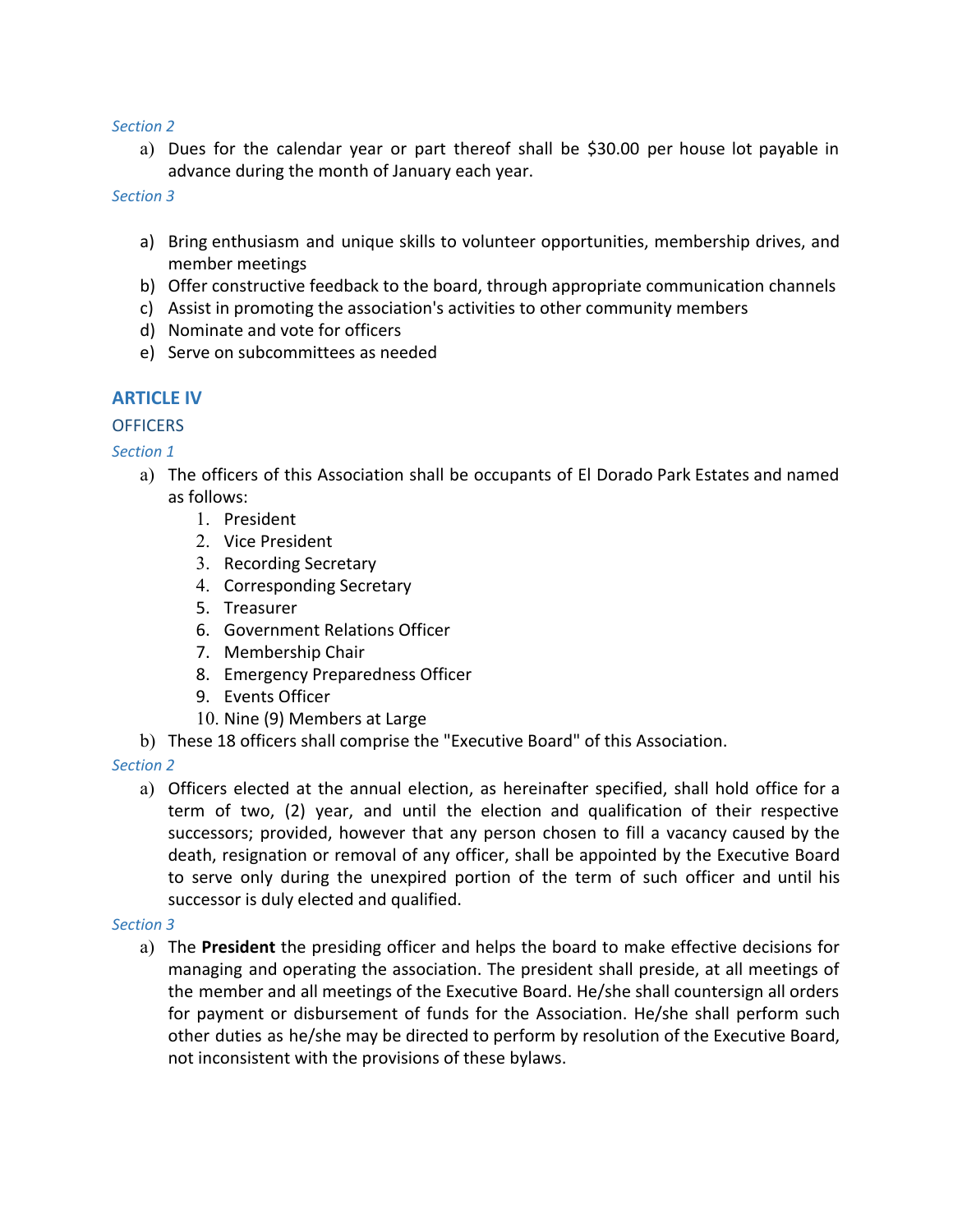#### *Section 4*

a) The **Vice President** shares many of the leadership and procedural duties with the president, including assuming the leadership role when the president is unable to do so. The vice president responsibilities include ensuring order is maintained during meetings, ensuring a smooth flow of business, and serving as an informed source about association rules, bylaws, and governing documents.

#### *Section 5*

a) The **Recording Secretary** maintains the association's meeting minutes and official records, reviewing and updating documents as required and ensuring they are stored safely and accessible to association members. He or she is responsible for providing proper notice of meetings, as well as distributing documents, such as official records, agendas and meeting minutes, on a timely basis to association members and/or their authorized representatives. In addition, the recording secretary is responsible for distributing notices of elections and other Association functions, when such distribution is deemed by the Executive Board to be necessary to the orderly conduct of the affairs of the Association.

#### *Section 6*

a) The **Corresponding Secretary** maintains communications with those outside the association, including business partners, financial institutions, creditors, and officers of other entities. The corresponding secretary presents the public voice of the organization and receives correspondence and materials on its behalf. As such, he/she shall conduct the external correspondence of the Association as required, or as directed by its Executive Board and shall disseminate information regarding business of the Association to the membership

#### *Section 7*

a) The **Treasurer** oversees the management and reporting of an organization's finances, which includes selecting a bank, reconciling bank statements, and managing cash flow; preparing, or facilitating the preparation of an annual budget, as well as regularly monitoring and comparing the actual revenues and expenses incurred against such budget; keeping the board apprised of key financial events, trends, and concerns, and their assessment of the organization's fiscal health. The treasurer shall have custody of all funds, securities, valuable papers and other assets of the Association, and shall be responsible for the disbursement of those funds through the medium of checks, drafts, or other orders which shall be countersigned by the President, not to exceed \$100.00 without the approval of the Executive Board. The accounts and records of the Treasurer shall be subject to an audit at least once, each year by the Executive Board, and a financial report shall be rendered at each regular meeting.

#### *Section 8*

a) The **Government Relations Officer** discusses issues with politicians at all levels of government in the hope of influencing legislative proceedings and helping pass bills into laws that would benefit the association. They also wrangle for government funding and teach members of their organizations how to lobby on their own. The government relations officer shall act as a liaison between the neighborhood association and City Departments and the City Council Office for the  $5<sup>*</sup>$  District. He/She may be asked to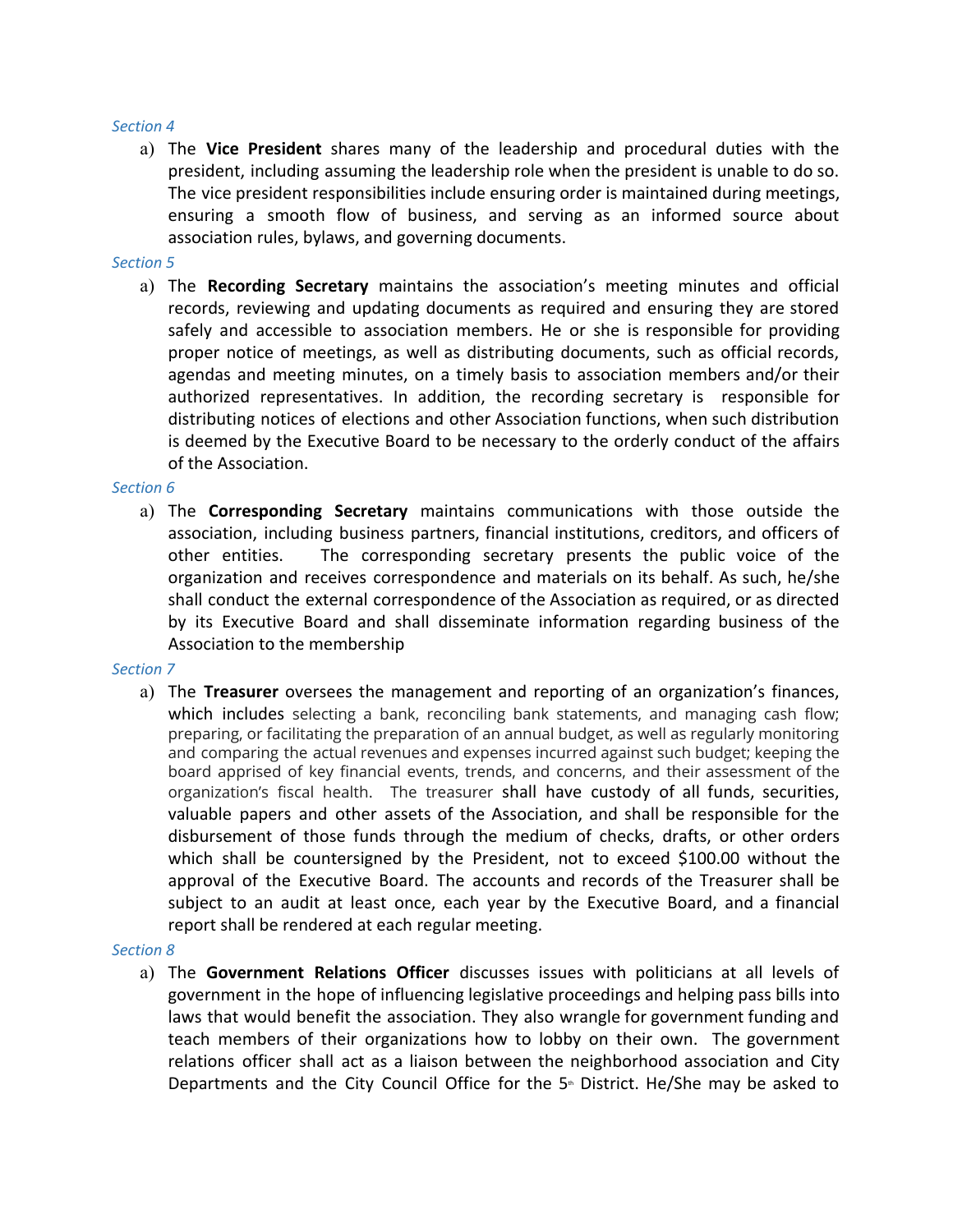attend meetings of local government and community groups that may be of interest to the Neighborhood and report out on the events of said groups.

#### *Section 9*

a) The **Membership Chair** grows the association's membership year over year by developing plans to attract new and retain existing members; build an informed and active membership that supports the association's goals; promote a celebrate successes with members and the community; develop an outreach component for underrepresented groups; and identify and communicate any barriers to involvement to the board. The membership chair shall work to plan the annual membership campaign, promote membership throughout the year, collect dues, and maintain a roster of active members.

#### *Section 10*

a) The **Emergency Preparedness Officer** develops programs and initiatives to reduce the negative impact caused by natural or man-made disasters, accidents, or medical emergencies. The emergency preparedness officers is responsible for developing and maintaining the neighborhood's emergency response plan, maintaining a list of emergency contact information, and serving as the association's liaison with emergency response teams, if the need arises.

#### *Section 11*

a) The **Events Officer** is responsible for coordinating the Association's social events, calculating the budget, creating and leading an event sub-committee when needed, putting up decorations, booking vendors and ensuring the event runs smoothly. This officer's primary responsibilities include but are not limited to: coordinating details of events, calculating the event budget and ensuring they are adhered to, booking talent when applicable (i.e. musicians, bands, or disc jockeys), selecting vendors (chefs or catering companies) to prepare food for event. visit venue to plan layout of seating and decorations, schedule speakers, vendors, and participants, coordinate and monitor event timelines and ensure deadlines are met, coordinates with reporting officer to publicize event, create or edit promotional materials, keep inventory of backdrops, projectors, computers, and other display materials.

#### *Section 12*

a) The **Nine (9) Members 'At Large'** shall be expected to regularly attend Association meetings. He/She shall at times perform additional duties, including chairing sub-committees and maintaining other periodic responsibilities throughout their tenure may He/She be directed to perform such duties by resolution of the Executive Board.

#### *Section 13*

a) All officers specified in Section I of this Article must have been members of this Association for at least 30 days prior to the date of their election, and during their term of office be eligible to vote under the term of Article, VII, Section 4.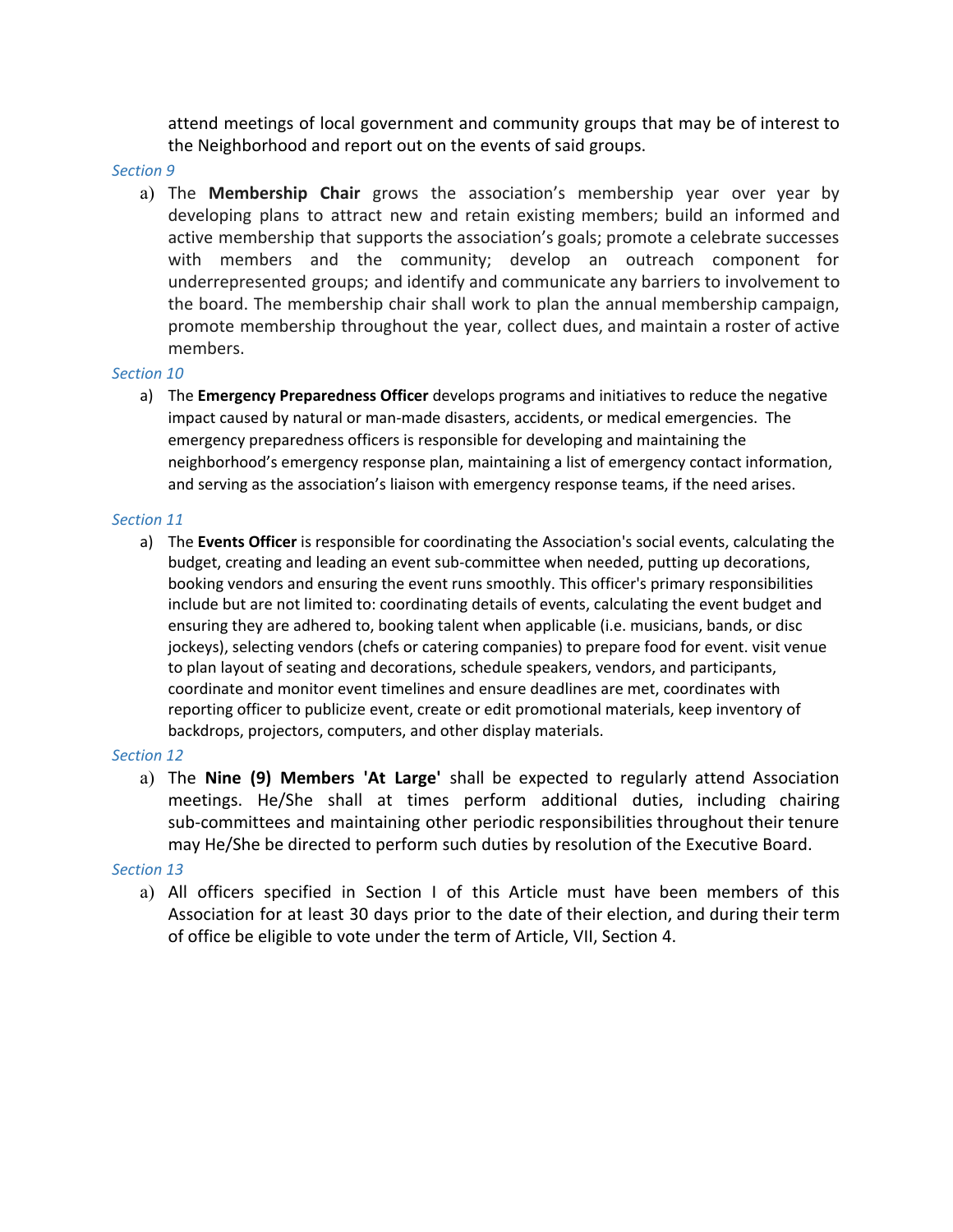# **ARTICLE V**

#### **MEETINGS**

*Section 1*

- a) Regular meetings of this Association shall be held a minimum of two(2) times a year as scheduled by the Executive Board. A quorum shall consist of not less than ten (10) members.
- b) Special meetings may be called at the discretion of the Executive Board and must be called within 7 days if a written petition signed by 20 members is submitted to the Executive Board requested such special meeting. If special meetings are required, members shall be notified at least three days prior to the meeting.

#### *Section 2*

a) The Executive Board shall meet at least once a month, and special meetings may be called at the discretion of the President. Seven Board members constitute a quorum.

#### *Section 3*

a) In the event a Board member is absent from three (3) consecutive meetings, he/she shall automatically terminate his/her office, unless, in the opinion of the Executive Board, reasonable justification is presented.

## ARTICLE VI

### EXECUTIVE BOARD

*Section 1*

a) Members of the Executive Board are prescribed in Article IV, Section 1.

*Section 2*

a) The Executive Board shall have general supervision of the affairs of the Association; shall fill by appointment all committee chairmen and vacancies in office; shall create such committees as are deemed necessary to carry out the work of the Association' and shall be responsible for the annual audits of the accounts of the Treasurer.

#### *Section 3*

a) Recommendations by the Executive Board for obligations of funds other than operating expenses, and for establishment of policies outside the scope of these Bylaws shall be subject to confirmation by the Association assembled in regular or special meetings.

### ARTICLE VII

#### NOMINATIONS AND ELECTIONS

*Section 1*

a) A nominating committee, consisting of three association members and two board members, shall be appointed by the Executive Board to facilitate and recommend one member for each vacancy for which elections are being held. The board will serve from July 1 through June. 30. Neither the President or Vice President shall hold the same office for more than four (4) consecutive years.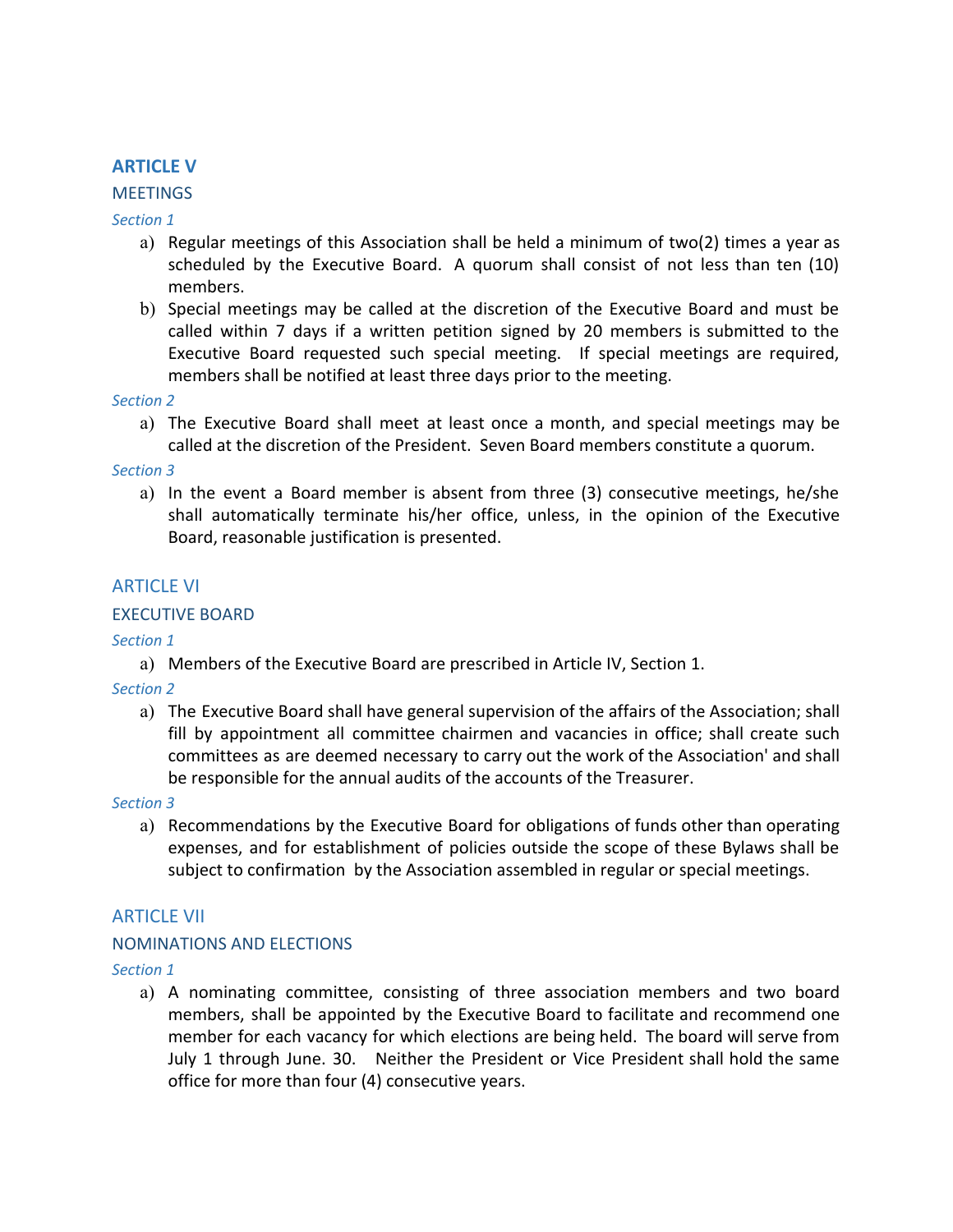#### *Section 2*

a) The nominating committee shall place its nominations before the members. The Executive Board shall establish procedures to conduct votes. The vote shall be reported by the Recording Secretary at the next meeting of the Board of Directors. The vote and the voting method shall be documented in the meeting notes. A plurality vote, shall elect.

#### *Section 3*

- a) Nominations and elections shall be in the following order, each succeeding position being filled before processing to the next in order:
	- 1. President
	- 2. Vice President
	- 3. Recording Secretary
	- 4. Corresponding Secretary
	- 5. Treasurer
	- 6. Government Relations Officer
	- 7. Membership Chair
	- 8. Emergency Preparedness Officer
	- 9. Events Officer
	- 10. Members at Large (8)

#### *Section 4*

a) The voting body shall consist of those member lots whose dues are paid. No member shall be entitled to vote by proxy.

#### *Section 5*

a) The outgoing President shall install the newly elected officers at the close of the election. The June meeting of the Executive Board shall be a joint meeting of the retiring and incoming Boards, and the new officers shall take over the affairs of the Association at the next scheduled meeting.

### **ARTICLE VIII**

#### AMENDMENTS

a) These By-laws may be amended by a two-thirds majority vote at any regular meeting, providing that the said amendment may also be made at any regular or special meeting. An amendment may also be made at any regular or special meeting by a two-thirds majority vote if at least three day notice has been given to the members prior to the meeting that such amendment will be voted upon.

# **ARTICLE IX**

### PARLIAMENTARY AUTHORITY

Roberts; Rules of Order, Revised, shall be the authority on all points not covered by these By-Laws and Standing Rules.